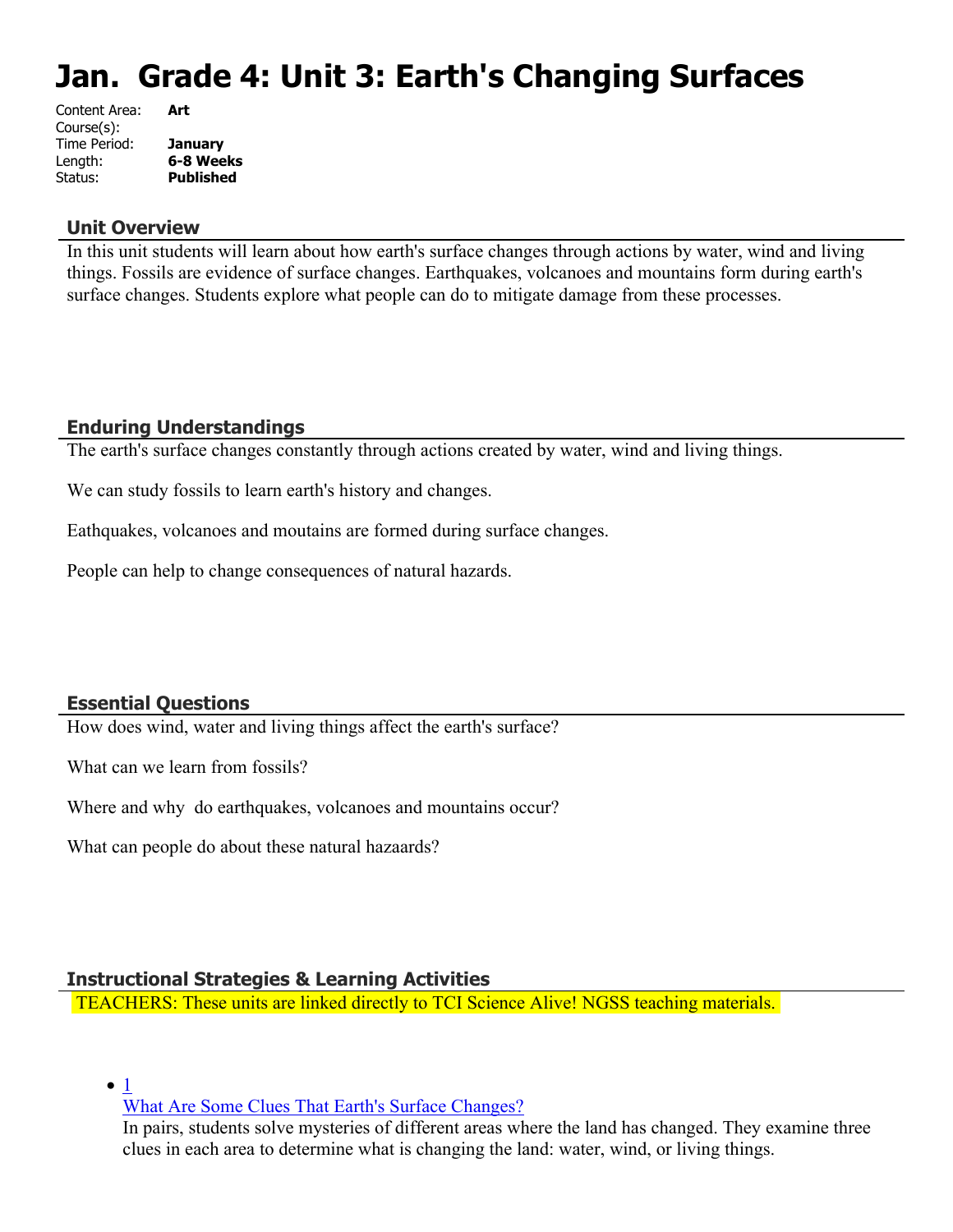### $\bullet$  [2](https://subscriptions.teachtci.com/shared/programs/155/lessons/1524/slide_shows)

### [How Does Water Change Earth's Surface?](https://subscriptions.teachtci.com/shared/programs/155/lessons/1524/slide_shows)

Students plan and carry out an investigation using stream tables to simulate water flow and erosion. [Reading Further](https://subscriptions.teachtci.com/shared/sections/11728?program_id=155&student_view=true): Dripping Water Did That!

### $\bullet$   $\underline{3}$  $\underline{3}$  $\underline{3}$

### [How Does Wind Change Earth's Surface?](https://subscriptions.teachtci.com/shared/programs/155/lessons/1525/slide_shows)

Students plan and carry out an investigation that simulates wind. They make observations to find evidence that wind causes weathering, erosion, and deposition. [Reading Further](https://subscriptions.teachtci.com/shared/sections/11737?program_id=155&student_view=true): It's a Dust Storm!

 $\bullet$  [4](https://subscriptions.teachtci.com/shared/programs/155/lessons/1526/slide_shows)

# [How Do Living Things Change Earth's Surface?](https://subscriptions.teachtci.com/shared/programs/155/lessons/1526/slide_shows)

Students examine examples of how living things change and prevent change to Earth's surface. In pairs, students create an act-it-out about one example, and the rest of the class guesses which example they are demonstrating.

[Reading Further](https://subscriptions.teachtci.com/shared/sections/11786?program_id=155&student_view=true): Saving Soil

 $\bullet$  [5](https://subscriptions.teachtci.com/shared/programs/155/lessons/1527/slide_shows)

### [How Do Fossils Form and What Do They Show?](https://subscriptions.teachtci.com/shared/programs/155/lessons/1527/slide_shows)

Students act as paleontologists and dig for fossils. They examine the fossils to find evidence of how Earth's surface has changed over time.

[Reading Further](https://subscriptions.teachtci.com/shared/sections/11831?program_id=155&student_view=true): Dinosaur Puzzles

 $\bullet$  [6](https://subscriptions.teachtci.com/shared/programs/155/lessons/1528/slide_shows)

# [Where on Earth Are Earthquakes, Volcanoes, and Mountains Found?](https://subscriptions.teachtci.com/shared/programs/155/lessons/1528/slide_shows) Students create a map of mountains, volcanoes, and earthquakes around the world. They use this map to look for patterns. [Reading Further](https://subscriptions.teachtci.com/shared/sections/11859?program_id=155&student_view=true): Watching Vesuvius

[7](https://subscriptions.teachtci.com/shared/programs/155/lessons/1529/slide_shows)

### [What Can People Do About Natural Hazards?](https://subscriptions.teachtci.com/shared/programs/155/lessons/1529/slide_shows)

Students build their own earthquake tables. They act as engineers and design structures that are earthquake resistant. They test their designs with the earthquake tables. [Reading Further](https://subscriptions.teachtci.com/shared/sections/11884?program_id=155&student_view=true): A Burning Curiosity

# **Integration of Career Exploration, Life Literacies and Key Skills**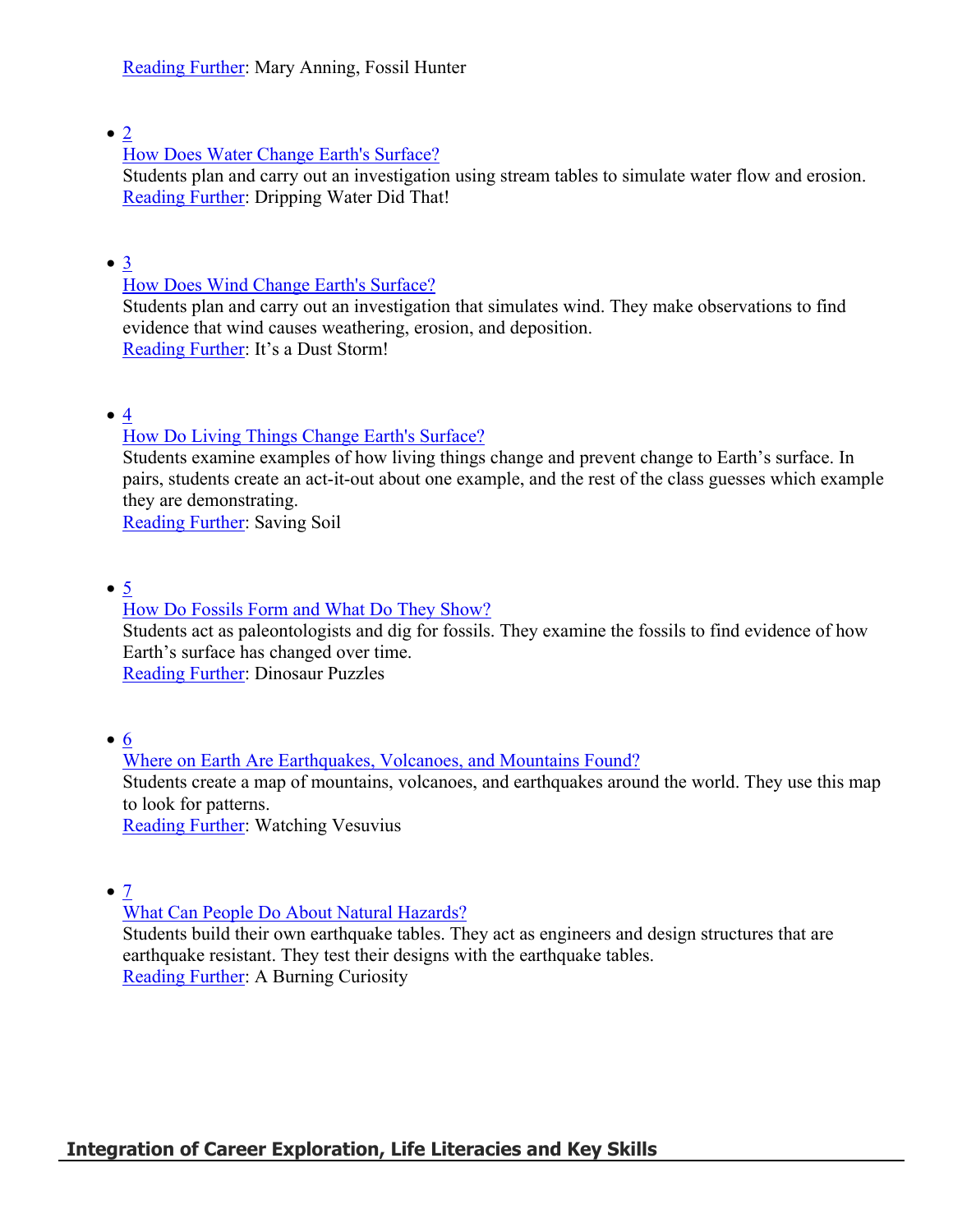# Students will learn about how engineers design structures that are natural hazard resistant.

| TECH.9.4.5.DC.4      | Model safe, legal, and ethical behavior when using online or offline technology (e.g.,<br>$8.1.5.NI.2$ ).                                                                                                                                 |
|----------------------|-------------------------------------------------------------------------------------------------------------------------------------------------------------------------------------------------------------------------------------------|
| CRP.K-12.CRP2        | Apply appropriate academic and technical skills.                                                                                                                                                                                          |
| TECH.9.4.5.CT.4      | Apply critical thinking and problem-solving strategies to different types of problems such<br>as personal, academic, community and global (e.g., 6.1.5. Civics CM.3).                                                                     |
| <b>CRP.K-12.CRP5</b> | Consider the environmental, social and economic impacts of decisions.                                                                                                                                                                     |
| CRP.K-12.CRP4        | Communicate clearly and effectively and with reason.                                                                                                                                                                                      |
| CAEP.9.2.4.A.2       | Identify various life roles and civic and work - related activities in the school, home, and<br>community.                                                                                                                                |
| TECH.9.4.5.CT.1      | Identify and gather relevant data that will aid in the problem-solving process (e.g.,<br>2.1.5.EH.4, 4-ESS3-1, 6.3.5.CivicsPD.2).                                                                                                         |
| CRP.K-12.CRP11       | Use technology to enhance productivity.                                                                                                                                                                                                   |
| TECH.9.4.5.Cl.2      | Investigate a persistent local or global issue, such as climate change, and collaborate with<br>individuals with diverse perspectives to improve upon current actions designed to address<br>the issue (e.g., 6.3.5. Civics PD.3, W.5.7). |
| CAEP.9.2.4.A.3       | Investigate both traditional and nontraditional careers and relate information to personal<br>likes and dislikes.                                                                                                                         |
| CRP.K-12.CRP9        | Model integrity, ethical leadership and effective management.                                                                                                                                                                             |
| CAEP.9.2.4.A.4       | Explain why knowledge and skills acquired in the elementary grades lay the foundation for<br>future academic and career success.                                                                                                          |
| <b>CRP.K-12.CRP8</b> | Utilize critical thinking to make sense of problems and persevere in solving them.                                                                                                                                                        |
| WRK.9.2.5.CAP.1      | Evaluate personal likes and dislikes and identify careers that might be suited to personal<br>likes.                                                                                                                                      |
| TECH.9.4.5.Cl.3      | Participate in a brainstorming session with individuals with diverse perspectives to expand<br>one's thinking about a topic of curiosity (e.g., 8.2.5.ED.2, 1.5.5.CR1a).                                                                  |
| <b>CRP.K-12.CRP7</b> | Employ valid and reliable research strategies.                                                                                                                                                                                            |
| CAEP.9.2.4.A.1       | Identify reasons why people work, different types of work, and how work can help a<br>person achieve personal and professional goals.                                                                                                     |
| TECH.9.4.5.IML.6     | Use appropriate sources of information from diverse sources, contexts, disciplines, and<br>cultures to answer questions (e.g., RI.5.7, 6.1.5. HistoryCC.7, 7.1.NM. IPRET.5).                                                              |
| WRK.9.2.5.CAP.2      | Identify how you might like to earn an income.                                                                                                                                                                                            |
|                      | An individual's passions, aptitude and skills can affect his/her employment and earning<br>potential.                                                                                                                                     |
| WRK.9.2.5.CAP.4      | Explain the reasons why some jobs and careers require specific training, skills, and<br>certification (e.g., life guards, child care, medicine, education) and examples of these<br>requirements.                                         |
| CRP.K-12.CRP1        | Act as a responsible and contributing citizen and employee.                                                                                                                                                                               |
| CRP.K-12.CRP12       | Work productively in teams while using cultural global competence.                                                                                                                                                                        |

### **Technology and Design Integration**

-Online games for each unit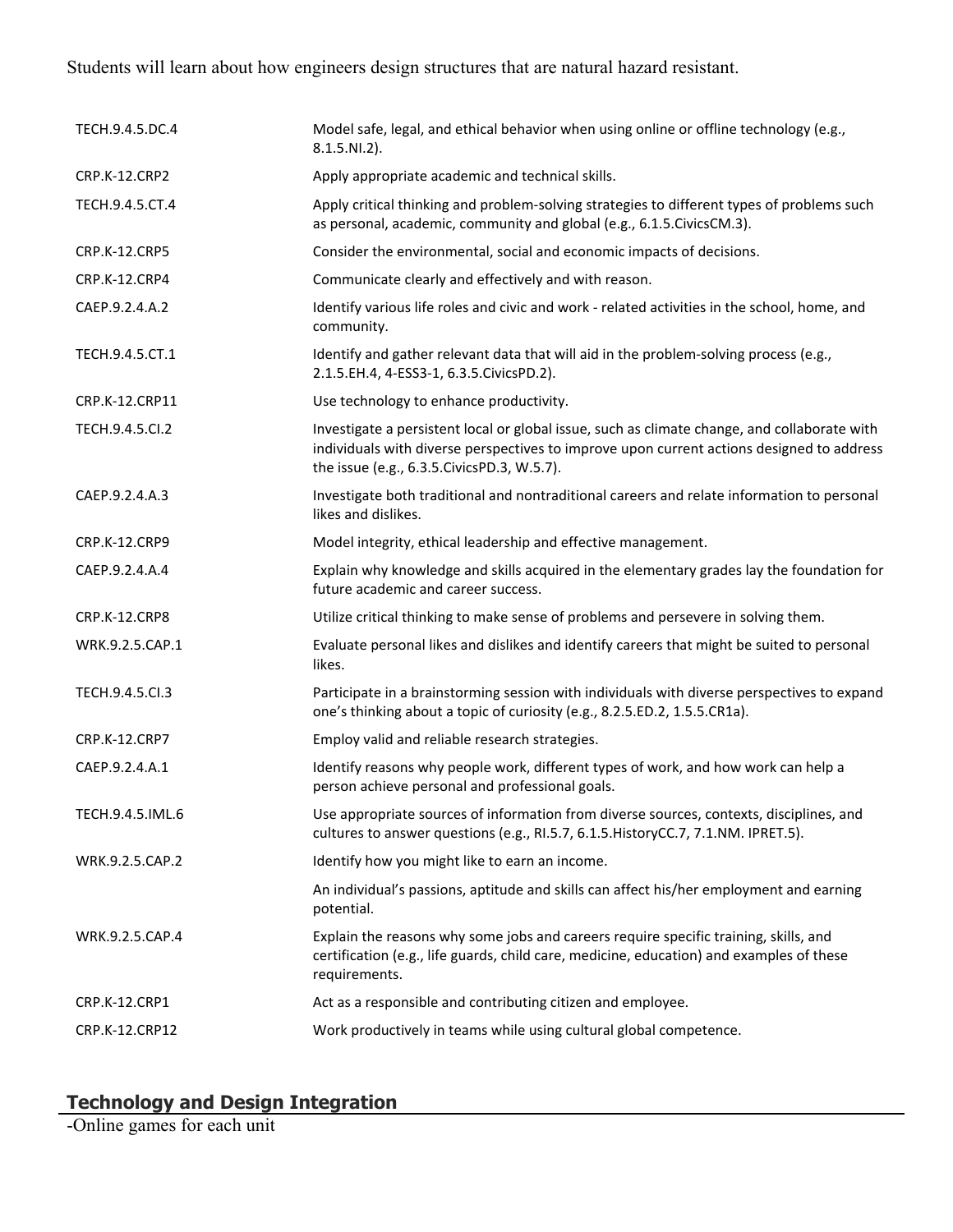# -Generation Genius

# -Bill Nye

# -Brainpop

# -TCI website

| TECH.8.1.5.A.CS1      | Understand and use technology systems                                                                                                                                                |
|-----------------------|--------------------------------------------------------------------------------------------------------------------------------------------------------------------------------------|
| CS.3-5.8.2.5. ITH.1   | Explain how societal needs and wants influence the development and function of a<br>product and a system.                                                                            |
| $CS.3 - 5.8.1.5.DA.1$ | Collect, organize, and display data in order to highlight relationships or support a claim.                                                                                          |
|                       | A new tool may have favorable or unfavorable results as well as both positive and negative<br>effects on society. Technology spurs new businesses and careers.                       |
| CS.3-5.8.2.5.ED.2     | Collaborate with peers to collect information, brainstorm to solve a problem, and evaluate<br>all possible solutions to provide the best results with supporting sketches or models. |
| CS.3-5.8.2.5.NT.2     | Identify new technologies resulting from the demands, values, and interests of individuals,<br>businesses, industries, and societies.                                                |
| CS.3-5.8.1.5.DA.5     | Propose cause and effect relationships, predict outcomes, or communicate ideas using<br>data.                                                                                        |
| TECH.8.1.5.A.1        | Select and use the appropriate digital tools and resources to accomplish a variety of tasks<br>including solving problems.                                                           |
| TECH.8.1.5.A.CS2      | Select and use applications effectively and productively.                                                                                                                            |

# **Interdisciplinary Connections**

| LA.W.4.7  | Conduct short research projects that build knowledge through investigation of different<br>aspects of a topic.                                                                                                                                            |
|-----------|-----------------------------------------------------------------------------------------------------------------------------------------------------------------------------------------------------------------------------------------------------------|
| LA.W.4.8  | Recall relevant information from experiences or gather relevant information from print<br>and digital sources; take notes and categorize information, and provide a list of sources.                                                                      |
| LA.RF.4.3 | Know and apply grade-level phonics and word analysis skills in decoding and encoding<br>words.                                                                                                                                                            |
| LA.W.4.9  | Draw evidence from literary or informational texts to support analysis, reflection, and<br>research.                                                                                                                                                      |
| LA.RF.4.4 | Read with sufficient accuracy and fluency to support comprehension.                                                                                                                                                                                       |
| LA.L.4.2  | Demonstrate command of the conventions of standard English capitalization, punctuation,<br>and spelling when writing.                                                                                                                                     |
| LA.W.4.10 | Write routinely over extended time frames (time for research, reflection,<br>metacognition/self-correction and revision) and shorter time frames (a single sitting or a<br>day or two) for a range of discipline-specific tasks, purposes, and audiences. |
| LA.RI.4.4 | Determine the meaning of general academic and domain-specific words or phrases in a<br>text relevant to a grade 4 topic or subject area.                                                                                                                  |
| LA.RI.4.1 | Refer to details and examples in a text and make relevant connections when explaining<br>what the text says explicitly and when drawing inferences from the text.                                                                                         |
| LA.SL.4.1 | Engage effectively in a range of collaborative discussions (one-on-one, in groups, and<br>teacher-led) with diverse partners on grade 4 topics and texts, building on others' ideas                                                                       |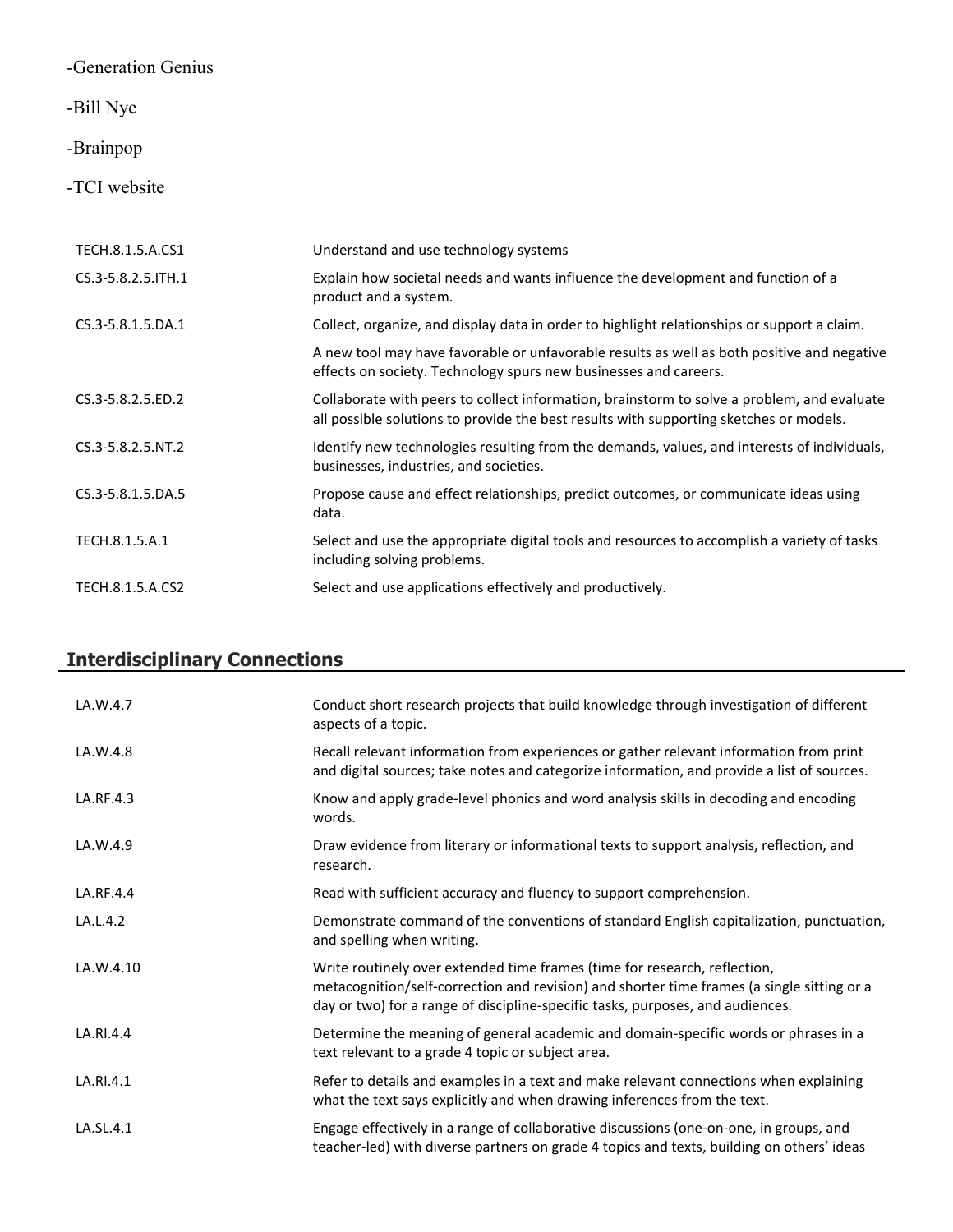| Paraphrase portions of a text read aloud or information presented in diverse media and                                                                                                                                                                                      |
|-----------------------------------------------------------------------------------------------------------------------------------------------------------------------------------------------------------------------------------------------------------------------------|
| include formatting (e.g., headings), illustrations, and multimedia when useful to aiding                                                                                                                                                                                    |
| Determine or clarify the meaning of unknown and multiple-meaning words and phrases                                                                                                                                                                                          |
|                                                                                                                                                                                                                                                                             |
| Use precise language and domain-specific vocabulary to inform about or explain the topic.                                                                                                                                                                                   |
|                                                                                                                                                                                                                                                                             |
| Demonstrate command of the conventions of standard English grammar and usage when                                                                                                                                                                                           |
|                                                                                                                                                                                                                                                                             |
| Explain events, procedures, ideas, or concepts in a historical, scientific, or technical text,                                                                                                                                                                              |
|                                                                                                                                                                                                                                                                             |
|                                                                                                                                                                                                                                                                             |
| Interpret information presented visually, orally, or quantitatively (e.g., in charts, graphs,<br>diagrams, time lines, animations, or interactive elements on Web pages) and explain how                                                                                    |
|                                                                                                                                                                                                                                                                             |
| appropriate to task, purpose, and audience. (Grade-specific expectations for writing types                                                                                                                                                                                  |
| background knowledge) information from two texts on the same topic in order to write or                                                                                                                                                                                     |
|                                                                                                                                                                                                                                                                             |
|                                                                                                                                                                                                                                                                             |
| With some guidance and support from adults, use technology, including the Internet, to<br>demonstrate sufficient command of keyboarding skills to type a minimum of one page in a                                                                                           |
| By the end of year, read and comprehend literary nonfiction at grade level text-complexity                                                                                                                                                                                  |
| problem/solution) of events, ideas, concepts, or information in a text or part of a text.<br>Compare and contrast a firsthand and secondhand account of the same event or topic;<br>Explain how an author uses reasons and evidence to support particular points in a text. |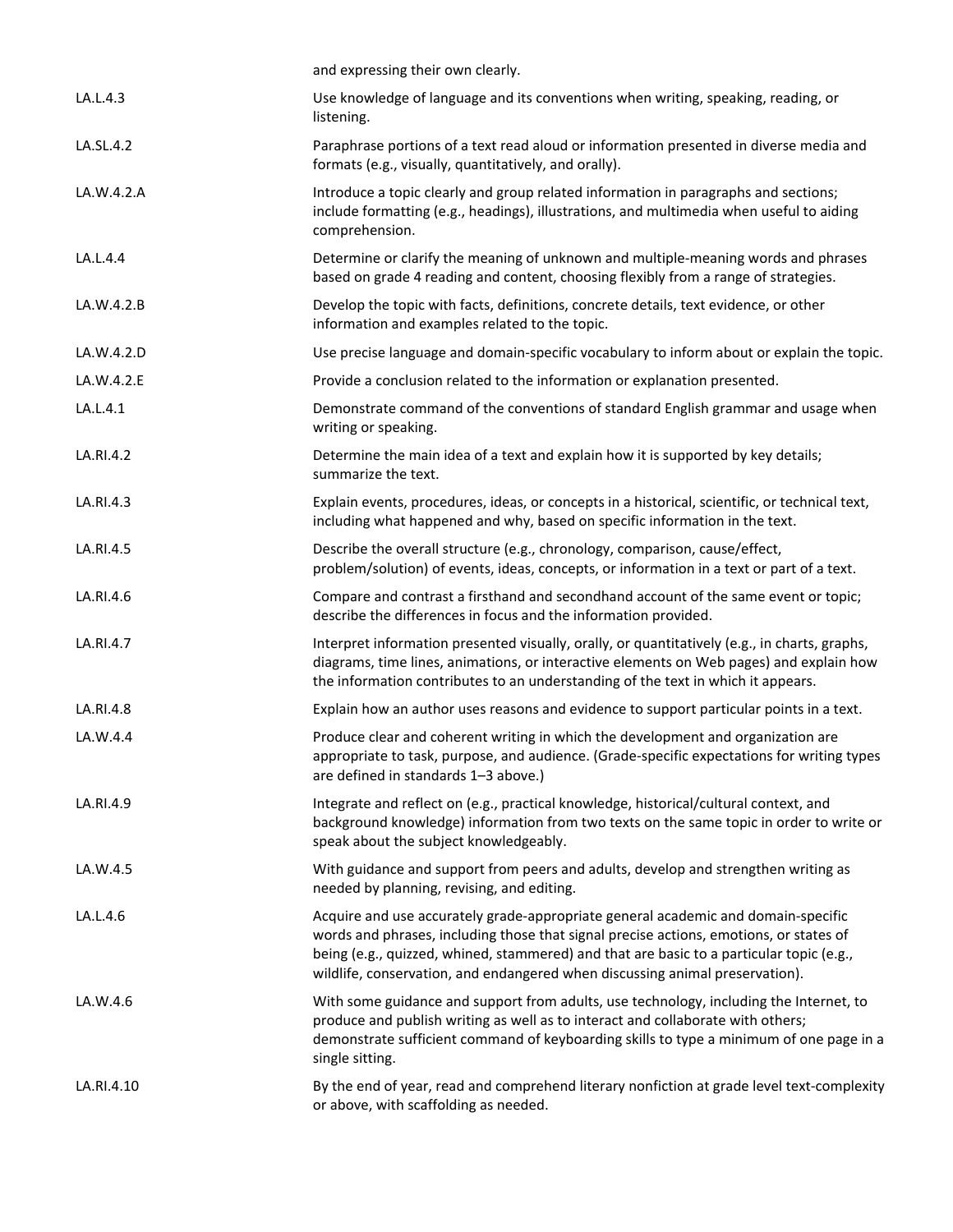### **Differentiation**

- Understand that gifted students, just like all students, come to school to learn and be challenged.
- Pre-assess your students. Find out their areas of strength as well as those areas you may need to address before students move on.
- Consider grouping gifted students together for at least part of the school day.
- Plan for differentiation. Consider pre-assessments, extension activities, and compacting the curriculum.
- Use phrases like "You've shown you don't need more practice" or "You need more practice" instead of words like "qualify" or "eligible" when referring to extension work.
- Encourage high-ability students to take on challenges. Because they're often used to getting good grades, gifted students may be risk averse.
- **Definitions of Differentiation Components**:
	- $\circ$  Content the specific information that is to be taught in the lesson/unit/course of instruction.
	- o Process how the student will acquire the content information.
	- o Product how the student will demonstrate understanding of the content.
	- $\circ$  Learning Environment the environment where learning is taking place including physical location and/or student grouping

### **Differentiation occurring in this unit:**

Utilize differentiation suggestions in the TCI Science Alive! program for enrichment and support.

# **Modifications & Accommodations**

Refer to QSAC EXCEL SMALL SPED ACCOMMOCATIONS spreadsheet in this discipline.

### **Modifications and Accommodations used in this unit:**

Utilize 504 and IEP accommodations where required.

### **Formative Assessments**

Assessment allows both instructor and student to monitor progress towards achieving learning objectives, and can be approached in a variety of ways. **Formative assessment** refers to tools that identify misconceptions, struggles, and learning gaps along the way and assess how to close those gaps. It includes effective tools for helping to shape learning, and can even bolster students' abilities to take ownership of their learning when they understand that the goal is to improve learning, not apply final marks (Trumbull and Lash, 2013). It can include students assessing themselves, peers, or even the instructor, through writing, quizzes, conversation,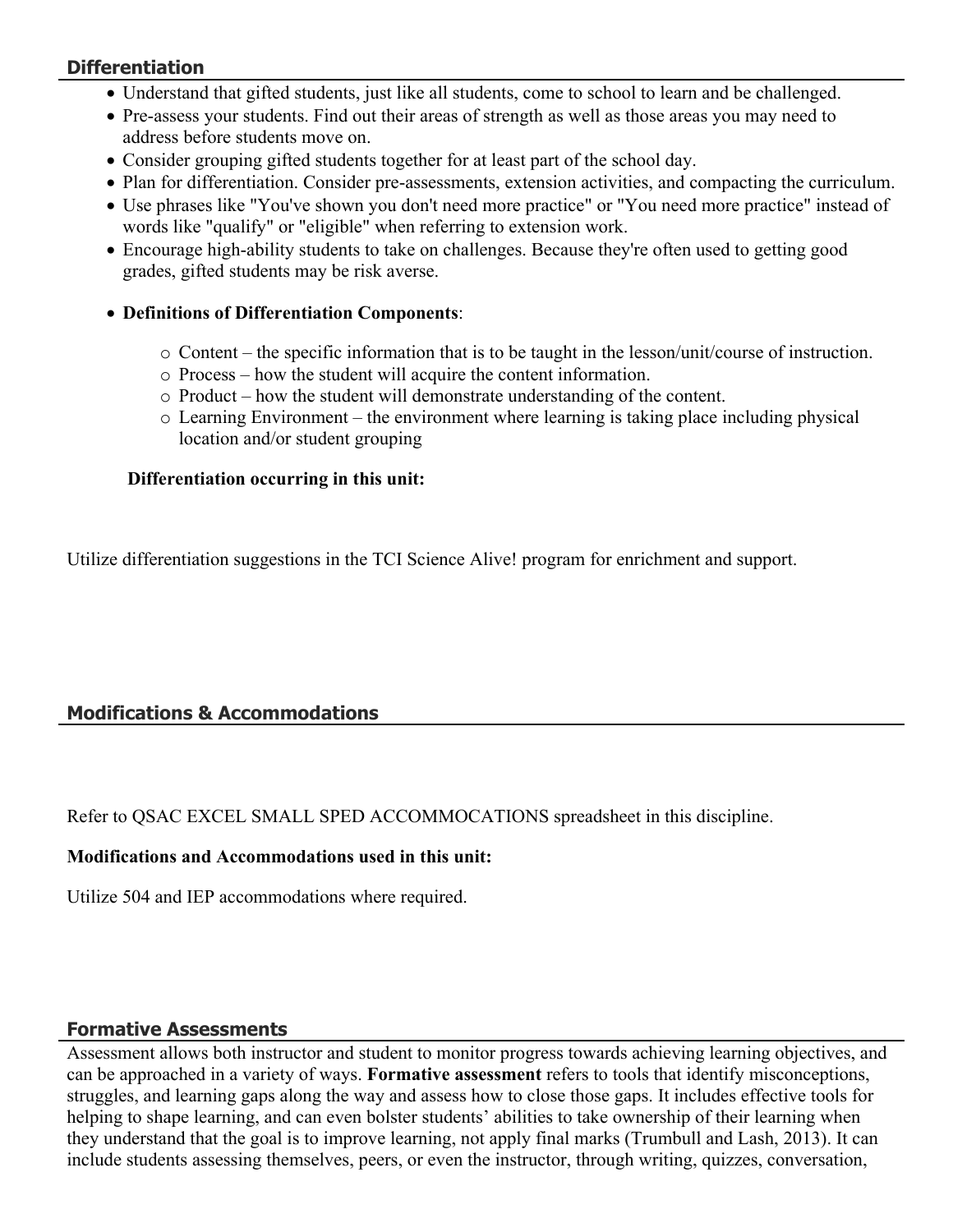and more. In short, formative assessment occurs throughout a class or course, and seeks to improve student achievement of learning objectives through approaches that can support specific student needs (Theal and Franklin, 2010, p. 151).

#### **Formative Assessments used in this unit:**

TCI worksheets, quizzes

**Discussion** 

Teacher observation

Labs and Hands on activities

### **Summative Assessments**

Unit assessments in the TCI program

### **Instructional Materials**

**Summative assessments** evaluate student learning, knowledge, proficiency, or success at the conclusion of an instructional period, like a unit, course, or program. Summative assessments are almost always formally graded and often heavily weighted (though they do not need to be). Summative assessment can be used to great effect in conjunction and alignment with formative assessment, and instructors can consider a variety of ways to combine these approaches.

### **Summative assessments for this unit:**

Materials for labs indicated in TCI program

### **Standards**

SCI.4-ESS2-1 Make observations and/or measurements to provide evidence of the effects of weathering or the rate of erosion by water, ice, wind, or vegetation.

Planning and Carrying Out Investigations